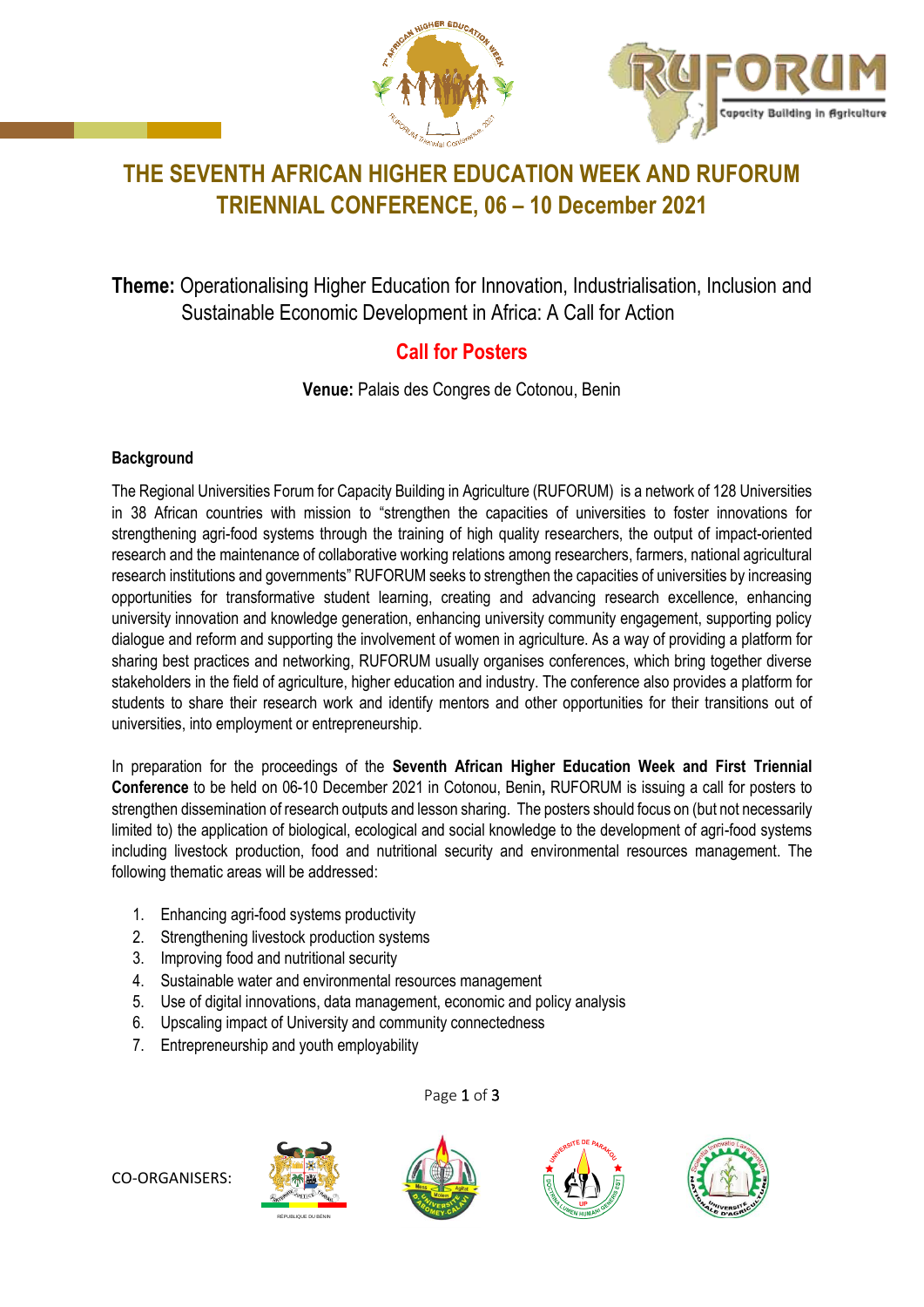



Participants wishing to present posters are requested to register using the following link on [Application Form](http://www.ruforum.org/Triennial2021/content/poster-application-form) The deadline for submission is **30th June 2021**. All participants wishing to present posters are expected to prepare, print and carry their poster(s) for display during the Triennial Conference

#### **Submission for review of posters**

Please submit soft copy of your poster for review to [bfandohan@gmail.com,](mailto:bfandohan@gmail.com) [gilles.nago@fa-up.bj,](mailto:gilles.nago@fa-up.bj) with copy to [m.sylvanus@ruforum.org,](mailto:m.sylvanus@ruforum.org) [r.rukarwa@ruforum.org;](mailto:r.rukarwa@ruforum.org) and [a.mweetwa@ruforum.org](mailto:a.mweetwa@ruforum.org)

#### **Guidelines and Tips for designing a good poster**

When designing your poster think about how people read posters. You want to grab the attention of participants at a busy conference with several side-events, parallel sessions and networking events.

There are many ways of doing a good poster but below are some key points to consider:

- 1) A good poster uses illustrations to draw the reader to and communicate the topic of the poster without the reader having to spend much time reading text.
- 2) Think about your title an interesting title which gets to the heart of what the poster is about and why it matters is more attractive than a technically correct title with scientific names and lots of jargon.
- 3) No text on the poster should be too small to read from a distance of about 1.8m (6 feet). The bigger the better (within reason).
- 4) Generally, you may have to redraw your figures and illustrations for your poster not just cut and paste them from a paper or thesis chapter. The rules about being able to read text from 1.8m applies even more so to the legends and axes on graphs, plates, and other illustrations.
- 5) The Triennial Conference brings together a very diverse audience and interdisciplinary participants. To effectively engage this diverse audience, please consider avoiding technical jargon and acronyms.
- 6) Think about the conversation message of your poster. Could someone get to the end of your poster and think 'so what?' If so then you need to be more explicit about why this work matters and how it is aligned to the theme and sub-themes.
- 7) Do consider including a picture of yourself (maybe in the field) so that someone who reads your poster and wants to meet you to learn more can easily find you.
- 8) Do not forget to include names of collaborators and logos of funders or your host institution.
- 9) Tell us how to find out more you can include a web or email address or even a website link, and feel free to provide a sign-up sheet where people can leave their contacts (e.g., email address) if they want to hear more. If you are on Twitter consider uploading your poster to a slide share website such as <http://www.slideshare.net/>and tweeting your poster with the Triennial hashtag, (this can attract people to your poster for a chat as well as allowing those following the Triennial deliberations from afar to see your work).
- 10) The more creative and imaginative the better in terms of effectively attracting participants to view and internalize contents of your poster!

#### **Poster and Poster Board Design Layout**

 Poster Board dimensions will be as follows: Height: 180cm, Width: 180cm as indicated in figure A below. Please note that one poster board is for 2 posters.

Page 2 of 3



CO-ORGANISERS: